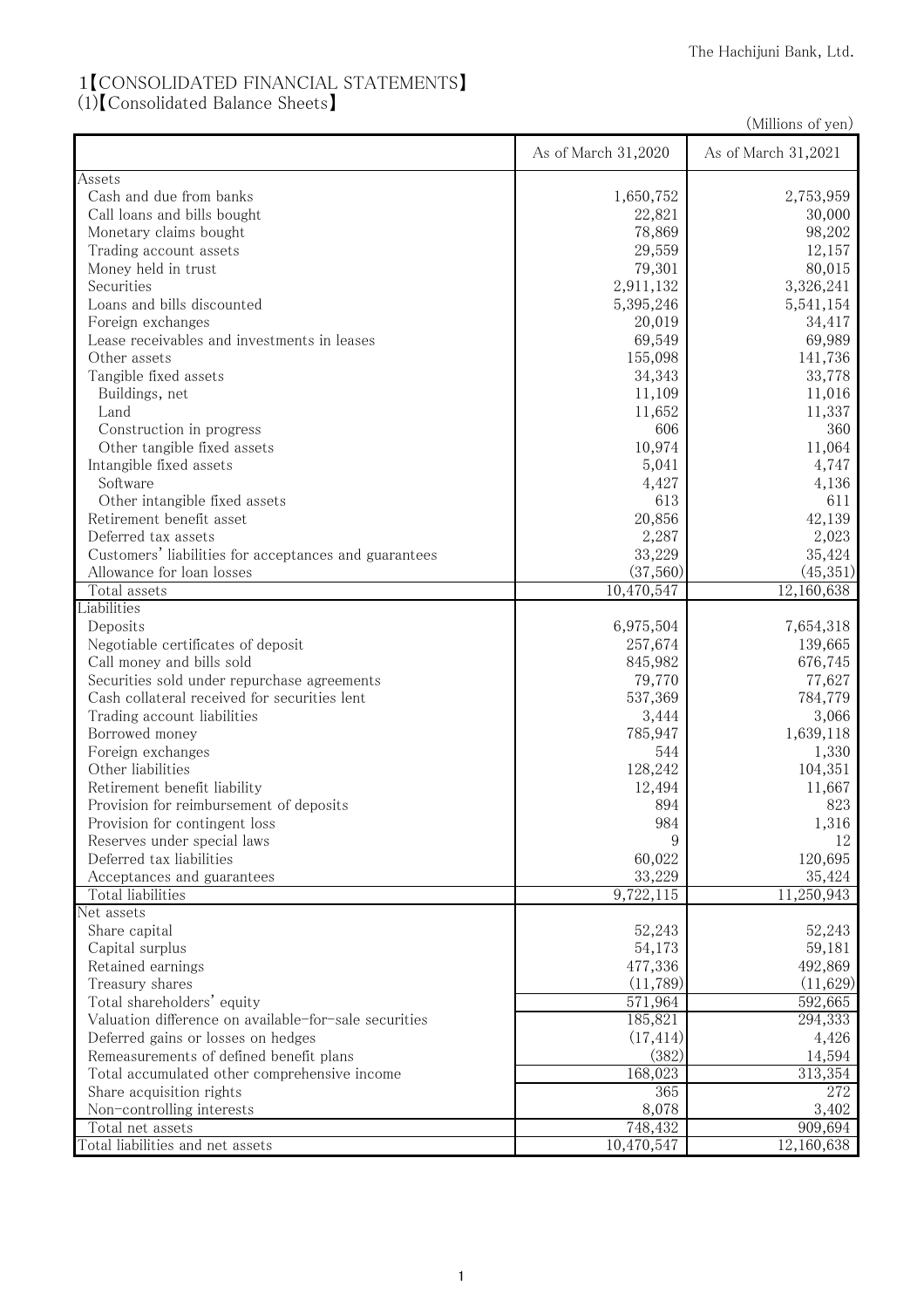|                                                                        |         | FY ended March 31,2020 FY ended March 31,2021 |
|------------------------------------------------------------------------|---------|-----------------------------------------------|
| Ordinary income                                                        | 165,077 | 153,969                                       |
| Interest income                                                        | 81,763  | 77,797                                        |
| Interest on loans and discounts                                        | 46,995  | 43,276                                        |
| Interest and dividends on securities                                   | 31,727  | 32,403                                        |
| Interest on call loans and bills bought                                | 272     | 23                                            |
| Interest on deposits with banks                                        | 422     | 571                                           |
| Other interest income                                                  | 2,346   | 1,522                                         |
| Trust fees                                                             |         |                                               |
| Fees and commissions                                                   | 21,713  | 21,186                                        |
| Gain on trading account transactions                                   | 2,329   | 3,360                                         |
| Other ordinary income                                                  | 50,814  | 40,649                                        |
| Other income                                                           | 8,453   | 10,972                                        |
| Recoveries of written off receivables                                  | 20      | 85                                            |
| Other                                                                  | 8,432   | 10,887                                        |
| Ordinary expenses                                                      | 131,630 | 121,821                                       |
| Interest expenses                                                      | 12,762  | 6,863                                         |
| Interest on deposits                                                   | 3,502   | 928                                           |
| Interest on negotiable certificates of deposit                         | 58      | 10                                            |
| Interest on call money and bills sold                                  | 374     | (143)                                         |
| Interest expenses on securities sold under repurchase agreements       | 1,506   | 325                                           |
| Interest expenses on cash collateral received for securities lent      | 1,309   | 429                                           |
| Interest on borrowings and rediscounts                                 | 1,416   | 761                                           |
| Other interest expenses                                                | 4,593   | 4,551                                         |
| Fees and commissions payments                                          | 7,367   | 7,329                                         |
| Loss on trading account transactions                                   | 14      |                                               |
| Other ordinary expenses                                                | 37,426  | 34,033                                        |
| General and administrative expenses                                    | 59,455  | 59,021                                        |
| Other expenses                                                         | 14,603  | 14,573                                        |
| Provision of allowance for loan losses                                 | 1,195   | 8,882                                         |
| Other                                                                  | 13,407  | 5,691                                         |
| Ordinary profit                                                        | 33,447  | 32,147                                        |
| Extraordinary income                                                   | 37      | 31                                            |
| Gain on disposal of non-current assets                                 | 37      | 31                                            |
| Extraordinary losses                                                   | 776     | 364                                           |
| Loss on disposal of non-current assets                                 | 355     | 66                                            |
| Impairment losses                                                      | 421     | 266                                           |
| Provision of reserve for financial instruments transaction liabilities |         | 3                                             |
| Other                                                                  |         | 28                                            |
| Profit before income taxes                                             | 32,707  | 31,815                                        |
| Income taxes $-$ current                                               | 8,177   | 11,684                                        |
| Income taxes - deferred                                                | 1,306   | (2,394)                                       |
| Total income taxes                                                     | 9,483   | 9,290                                         |
| Profit                                                                 | 23,224  | 22,524                                        |
| Profit attributable to non-controlling interests                       | 1,146   | 140                                           |
| Profit attributable to owners of parent                                | 22,077  | 22,384                                        |

(2)【Consolidated Statements of Income and Consolidated Statements of Comprehensive Income】 【Consolidated Statements of Income】 (Millions of yen)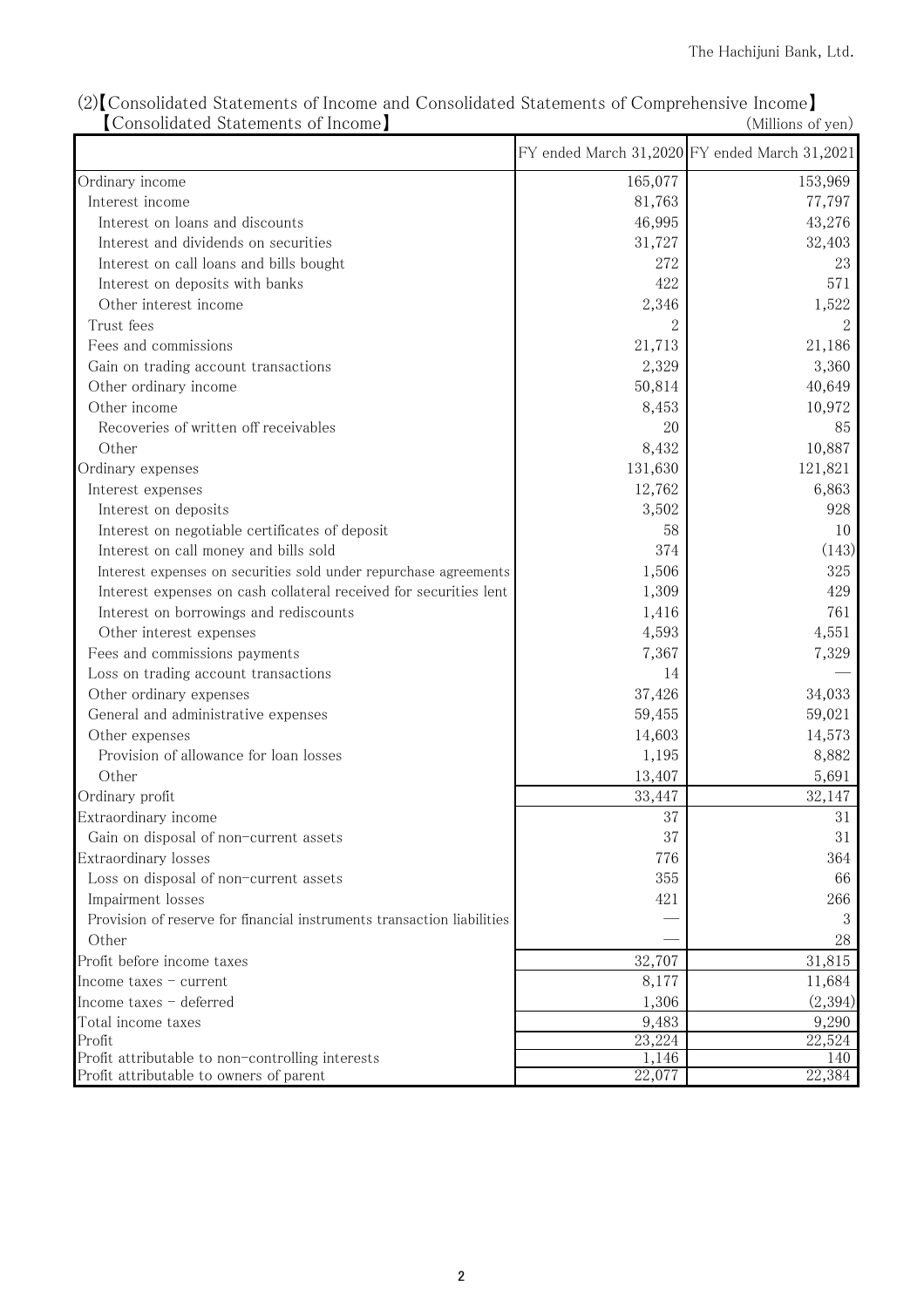| [Consolidated Statements of Comprehensive Income]              |                        | (Millions of yen)      |
|----------------------------------------------------------------|------------------------|------------------------|
|                                                                | FY ended March 31,2020 | FY ended March 31,2021 |
| Profit                                                         | 23,224                 | 22,524                 |
| Other comprehensive income                                     | (29,358)               | 145,921                |
| Valuation difference on available-for-sale securities          | (20, 835)              | 109,092                |
| Deferred gains or losses on hedges                             | (6,027)                | 21,840                 |
| Remeasurements of defined benefit plans, net of tax            | (2, 495)               | 14,988                 |
| Comprehensive income                                           | (6, 134)               | 168,446                |
| Comprehensive income attributable to                           |                        |                        |
| Comprehensive income attributable to owners of parent          | (6,211)                | 167,715                |
| Comprehensive income attributable to non-controlling interests |                        | 730                    |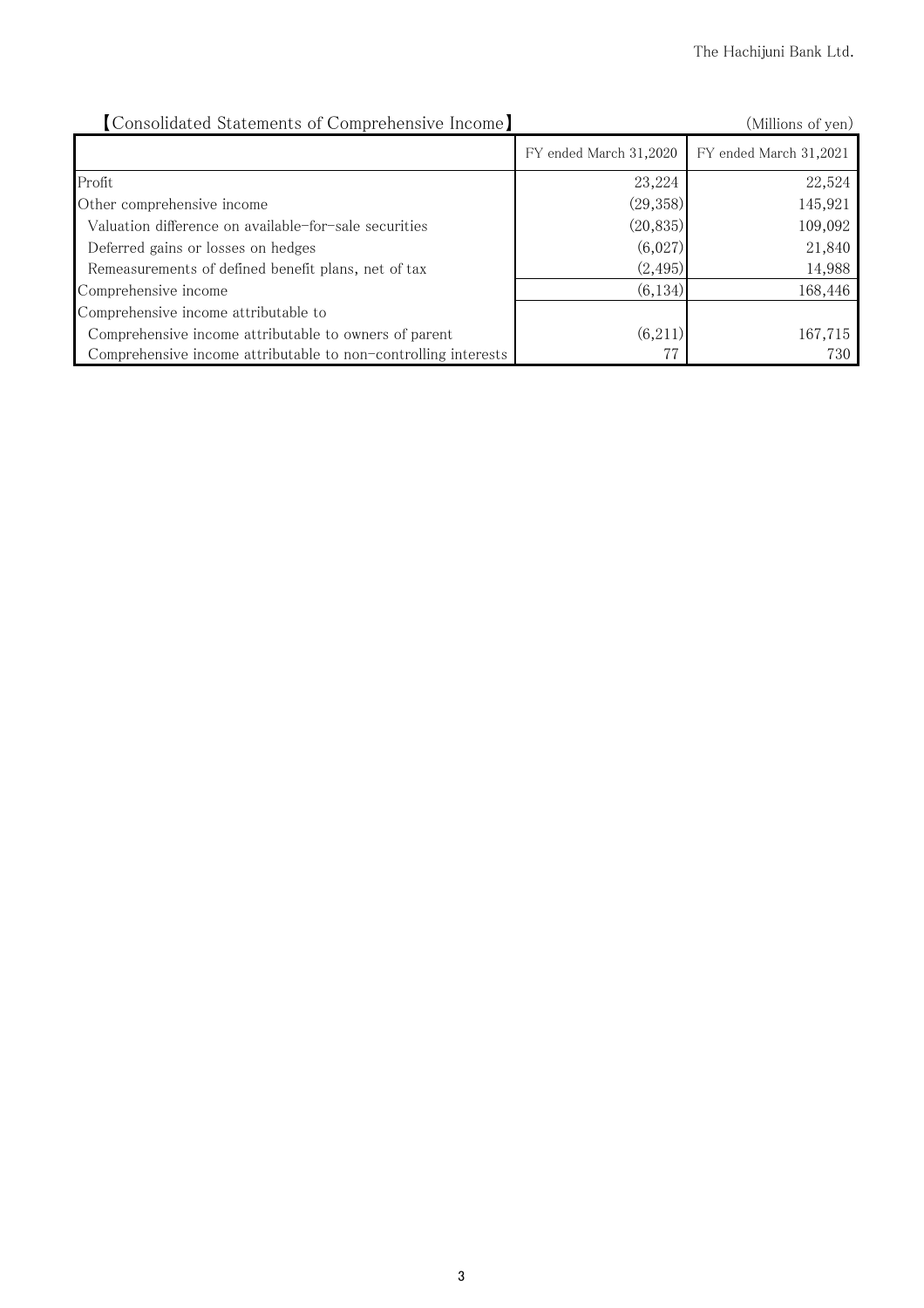## (3)【Consolidated Cash Flows】

(Millions of yen)

| Cash flows from operating activities<br>32,707<br>Profit before income taxes<br>31,815<br>Depreciation<br>5,842<br>5,847<br>Impairment losses<br>421<br>266<br>Other extraordinary loss (income)<br>31<br>Increase (decrease) in allowance for loan losses<br>(3,664)<br>7,790<br>Decrease (increase) in retirement benefit asset<br>(21, 282)<br>2,184<br>Increase (decrease) in retirement benefit liability<br>(826)<br>126<br>Increase (decrease) in provision for reimbursement of deposits<br>(7)<br>(71)<br>331<br>Increase (decrease) in provision for contingent loss<br>57<br>3<br>Increase (decrease) in reserves under special laws<br>(77, 797)<br>(81, 763)<br>Interest income<br>12,762<br>6,863<br>Interest expenses<br>(7,213)<br>(9,042)<br>Loss (gain) related to securities<br>1,637<br>717<br>Loss (gain) on money held in trust<br>(3)<br>Foreign exchange losses (gains)<br>318<br>Loss (gain) on disposal of non-current assets<br>34<br>(16, 186)<br>Net decrease (increase) in trading account assets<br>17,402<br>(911)<br>(377)<br>Net increase (decrease) in trading account liabilities<br>Net decrease (increase) in loans and bills discounted<br>(133, 299)<br>(145,908)<br>Net increase (decrease) in deposits<br>240,657<br>678,813<br>(255, 241)<br>(118,008)<br>Net increase (decrease) in negotiable certificates of deposit<br>853,171<br>148,056<br>Net increase (decrease) in borrowed money (excluding subordinated borrowings)<br>(9,303)<br>(6,347)<br>Net decrease (increase) in due from banks (excluding due from Bank of Japan)<br>(8, 741)<br>Net decrease (increase) in call loans<br>(26,511)<br>Net increase (decrease) in call money<br>(171, 380)<br>(127,986)<br>Net increase (decrease) in cash collateral received for securities lent<br>16,278<br>247,409<br>Net decrease (increase) in foreign exchanges - assets<br>(14,398)<br>953<br>Net increase (decrease) in foreign exchanges - liabilities<br>(1,489)<br>786<br>(3,106)<br>(439)<br>Net decrease (increase) in lease receivables and investments in leases<br>83,793<br>Interest received<br>81,171<br>(12,822)<br>(7,874)<br>Interest paid<br>(18, 482)<br>44,256<br>Other, net<br>1,373,485<br>Subtotal<br>(131, 464)<br>(7,100)<br>(7,886)<br>Income taxes paid<br>(138, 565)<br>1,365,598<br>Net cash provided by (used in) operating activities<br>Cash flows from investing activities<br>(1,224,960)<br>(913, 255)<br>Purchase of securities<br>Proceeds from sale of securities<br>756,079<br>294,629<br>Proceeds from redemption of securities<br>302,395<br>360,905<br>(30, 262)<br>(9,839)<br>Increase in money held in trust<br>25,728<br>8,408<br>Decrease in money held in trust<br>(6,887)<br>Purchase of non-current assets<br>(7,213)<br>Proceeds from sale of non-current assets<br>1,481<br>1,583<br>(176, 751)<br>(264, 455)<br>Net cash provided by (used in) investing activities<br>Cash flows from financing activities<br>(3,000)<br>Purchase of treasury shares<br>$\theta$<br>Proceeds from sale of treasury shares<br>(6,928)<br>(6, 851)<br>Dividends paid<br>(19)<br>(9)<br>Dividends paid to non-controlling interests<br>Purchase of shares of subsidiaries not resulting in change in scope of consolidation<br>(1,057)<br>(382)<br>Net cash provided by (used in) financing activities<br>(11,005)<br>(7,243)<br>(3)<br>Effect of exchange rate change on cash and cash equivalents<br>3<br>(326, 326)<br>Net increase (decrease) in cash and cash equivalents<br>1,093,903<br>Cash and cash equivalents at beginning of period<br>1,954,835<br>1,628,509<br>Cash and cash equivalents at end of period<br>1,628,509<br>2,722,413 |  | FY ended March 31,2020 FY ended March 31,2021 |
|-----------------------------------------------------------------------------------------------------------------------------------------------------------------------------------------------------------------------------------------------------------------------------------------------------------------------------------------------------------------------------------------------------------------------------------------------------------------------------------------------------------------------------------------------------------------------------------------------------------------------------------------------------------------------------------------------------------------------------------------------------------------------------------------------------------------------------------------------------------------------------------------------------------------------------------------------------------------------------------------------------------------------------------------------------------------------------------------------------------------------------------------------------------------------------------------------------------------------------------------------------------------------------------------------------------------------------------------------------------------------------------------------------------------------------------------------------------------------------------------------------------------------------------------------------------------------------------------------------------------------------------------------------------------------------------------------------------------------------------------------------------------------------------------------------------------------------------------------------------------------------------------------------------------------------------------------------------------------------------------------------------------------------------------------------------------------------------------------------------------------------------------------------------------------------------------------------------------------------------------------------------------------------------------------------------------------------------------------------------------------------------------------------------------------------------------------------------------------------------------------------------------------------------------------------------------------------------------------------------------------------------------------------------------------------------------------------------------------------------------------------------------------------------------------------------------------------------------------------------------------------------------------------------------------------------------------------------------------------------------------------------------------------------------------------------------------------------------------------------------------------------------------------------------------------------------------------------------------------------------------------------------------------------------------------------------------------------------------------------------------------------------------------------------------------------------------------------------------------------------------------------------------------------------------------------------------------------------------------------------------------------------------------------------------------------------|--|-----------------------------------------------|
|                                                                                                                                                                                                                                                                                                                                                                                                                                                                                                                                                                                                                                                                                                                                                                                                                                                                                                                                                                                                                                                                                                                                                                                                                                                                                                                                                                                                                                                                                                                                                                                                                                                                                                                                                                                                                                                                                                                                                                                                                                                                                                                                                                                                                                                                                                                                                                                                                                                                                                                                                                                                                                                                                                                                                                                                                                                                                                                                                                                                                                                                                                                                                                                                                                                                                                                                                                                                                                                                                                                                                                                                                                                                                         |  |                                               |
|                                                                                                                                                                                                                                                                                                                                                                                                                                                                                                                                                                                                                                                                                                                                                                                                                                                                                                                                                                                                                                                                                                                                                                                                                                                                                                                                                                                                                                                                                                                                                                                                                                                                                                                                                                                                                                                                                                                                                                                                                                                                                                                                                                                                                                                                                                                                                                                                                                                                                                                                                                                                                                                                                                                                                                                                                                                                                                                                                                                                                                                                                                                                                                                                                                                                                                                                                                                                                                                                                                                                                                                                                                                                                         |  |                                               |
|                                                                                                                                                                                                                                                                                                                                                                                                                                                                                                                                                                                                                                                                                                                                                                                                                                                                                                                                                                                                                                                                                                                                                                                                                                                                                                                                                                                                                                                                                                                                                                                                                                                                                                                                                                                                                                                                                                                                                                                                                                                                                                                                                                                                                                                                                                                                                                                                                                                                                                                                                                                                                                                                                                                                                                                                                                                                                                                                                                                                                                                                                                                                                                                                                                                                                                                                                                                                                                                                                                                                                                                                                                                                                         |  |                                               |
|                                                                                                                                                                                                                                                                                                                                                                                                                                                                                                                                                                                                                                                                                                                                                                                                                                                                                                                                                                                                                                                                                                                                                                                                                                                                                                                                                                                                                                                                                                                                                                                                                                                                                                                                                                                                                                                                                                                                                                                                                                                                                                                                                                                                                                                                                                                                                                                                                                                                                                                                                                                                                                                                                                                                                                                                                                                                                                                                                                                                                                                                                                                                                                                                                                                                                                                                                                                                                                                                                                                                                                                                                                                                                         |  |                                               |
|                                                                                                                                                                                                                                                                                                                                                                                                                                                                                                                                                                                                                                                                                                                                                                                                                                                                                                                                                                                                                                                                                                                                                                                                                                                                                                                                                                                                                                                                                                                                                                                                                                                                                                                                                                                                                                                                                                                                                                                                                                                                                                                                                                                                                                                                                                                                                                                                                                                                                                                                                                                                                                                                                                                                                                                                                                                                                                                                                                                                                                                                                                                                                                                                                                                                                                                                                                                                                                                                                                                                                                                                                                                                                         |  |                                               |
|                                                                                                                                                                                                                                                                                                                                                                                                                                                                                                                                                                                                                                                                                                                                                                                                                                                                                                                                                                                                                                                                                                                                                                                                                                                                                                                                                                                                                                                                                                                                                                                                                                                                                                                                                                                                                                                                                                                                                                                                                                                                                                                                                                                                                                                                                                                                                                                                                                                                                                                                                                                                                                                                                                                                                                                                                                                                                                                                                                                                                                                                                                                                                                                                                                                                                                                                                                                                                                                                                                                                                                                                                                                                                         |  |                                               |
|                                                                                                                                                                                                                                                                                                                                                                                                                                                                                                                                                                                                                                                                                                                                                                                                                                                                                                                                                                                                                                                                                                                                                                                                                                                                                                                                                                                                                                                                                                                                                                                                                                                                                                                                                                                                                                                                                                                                                                                                                                                                                                                                                                                                                                                                                                                                                                                                                                                                                                                                                                                                                                                                                                                                                                                                                                                                                                                                                                                                                                                                                                                                                                                                                                                                                                                                                                                                                                                                                                                                                                                                                                                                                         |  |                                               |
|                                                                                                                                                                                                                                                                                                                                                                                                                                                                                                                                                                                                                                                                                                                                                                                                                                                                                                                                                                                                                                                                                                                                                                                                                                                                                                                                                                                                                                                                                                                                                                                                                                                                                                                                                                                                                                                                                                                                                                                                                                                                                                                                                                                                                                                                                                                                                                                                                                                                                                                                                                                                                                                                                                                                                                                                                                                                                                                                                                                                                                                                                                                                                                                                                                                                                                                                                                                                                                                                                                                                                                                                                                                                                         |  |                                               |
|                                                                                                                                                                                                                                                                                                                                                                                                                                                                                                                                                                                                                                                                                                                                                                                                                                                                                                                                                                                                                                                                                                                                                                                                                                                                                                                                                                                                                                                                                                                                                                                                                                                                                                                                                                                                                                                                                                                                                                                                                                                                                                                                                                                                                                                                                                                                                                                                                                                                                                                                                                                                                                                                                                                                                                                                                                                                                                                                                                                                                                                                                                                                                                                                                                                                                                                                                                                                                                                                                                                                                                                                                                                                                         |  |                                               |
|                                                                                                                                                                                                                                                                                                                                                                                                                                                                                                                                                                                                                                                                                                                                                                                                                                                                                                                                                                                                                                                                                                                                                                                                                                                                                                                                                                                                                                                                                                                                                                                                                                                                                                                                                                                                                                                                                                                                                                                                                                                                                                                                                                                                                                                                                                                                                                                                                                                                                                                                                                                                                                                                                                                                                                                                                                                                                                                                                                                                                                                                                                                                                                                                                                                                                                                                                                                                                                                                                                                                                                                                                                                                                         |  |                                               |
|                                                                                                                                                                                                                                                                                                                                                                                                                                                                                                                                                                                                                                                                                                                                                                                                                                                                                                                                                                                                                                                                                                                                                                                                                                                                                                                                                                                                                                                                                                                                                                                                                                                                                                                                                                                                                                                                                                                                                                                                                                                                                                                                                                                                                                                                                                                                                                                                                                                                                                                                                                                                                                                                                                                                                                                                                                                                                                                                                                                                                                                                                                                                                                                                                                                                                                                                                                                                                                                                                                                                                                                                                                                                                         |  |                                               |
|                                                                                                                                                                                                                                                                                                                                                                                                                                                                                                                                                                                                                                                                                                                                                                                                                                                                                                                                                                                                                                                                                                                                                                                                                                                                                                                                                                                                                                                                                                                                                                                                                                                                                                                                                                                                                                                                                                                                                                                                                                                                                                                                                                                                                                                                                                                                                                                                                                                                                                                                                                                                                                                                                                                                                                                                                                                                                                                                                                                                                                                                                                                                                                                                                                                                                                                                                                                                                                                                                                                                                                                                                                                                                         |  |                                               |
|                                                                                                                                                                                                                                                                                                                                                                                                                                                                                                                                                                                                                                                                                                                                                                                                                                                                                                                                                                                                                                                                                                                                                                                                                                                                                                                                                                                                                                                                                                                                                                                                                                                                                                                                                                                                                                                                                                                                                                                                                                                                                                                                                                                                                                                                                                                                                                                                                                                                                                                                                                                                                                                                                                                                                                                                                                                                                                                                                                                                                                                                                                                                                                                                                                                                                                                                                                                                                                                                                                                                                                                                                                                                                         |  |                                               |
|                                                                                                                                                                                                                                                                                                                                                                                                                                                                                                                                                                                                                                                                                                                                                                                                                                                                                                                                                                                                                                                                                                                                                                                                                                                                                                                                                                                                                                                                                                                                                                                                                                                                                                                                                                                                                                                                                                                                                                                                                                                                                                                                                                                                                                                                                                                                                                                                                                                                                                                                                                                                                                                                                                                                                                                                                                                                                                                                                                                                                                                                                                                                                                                                                                                                                                                                                                                                                                                                                                                                                                                                                                                                                         |  |                                               |
|                                                                                                                                                                                                                                                                                                                                                                                                                                                                                                                                                                                                                                                                                                                                                                                                                                                                                                                                                                                                                                                                                                                                                                                                                                                                                                                                                                                                                                                                                                                                                                                                                                                                                                                                                                                                                                                                                                                                                                                                                                                                                                                                                                                                                                                                                                                                                                                                                                                                                                                                                                                                                                                                                                                                                                                                                                                                                                                                                                                                                                                                                                                                                                                                                                                                                                                                                                                                                                                                                                                                                                                                                                                                                         |  |                                               |
|                                                                                                                                                                                                                                                                                                                                                                                                                                                                                                                                                                                                                                                                                                                                                                                                                                                                                                                                                                                                                                                                                                                                                                                                                                                                                                                                                                                                                                                                                                                                                                                                                                                                                                                                                                                                                                                                                                                                                                                                                                                                                                                                                                                                                                                                                                                                                                                                                                                                                                                                                                                                                                                                                                                                                                                                                                                                                                                                                                                                                                                                                                                                                                                                                                                                                                                                                                                                                                                                                                                                                                                                                                                                                         |  |                                               |
|                                                                                                                                                                                                                                                                                                                                                                                                                                                                                                                                                                                                                                                                                                                                                                                                                                                                                                                                                                                                                                                                                                                                                                                                                                                                                                                                                                                                                                                                                                                                                                                                                                                                                                                                                                                                                                                                                                                                                                                                                                                                                                                                                                                                                                                                                                                                                                                                                                                                                                                                                                                                                                                                                                                                                                                                                                                                                                                                                                                                                                                                                                                                                                                                                                                                                                                                                                                                                                                                                                                                                                                                                                                                                         |  |                                               |
|                                                                                                                                                                                                                                                                                                                                                                                                                                                                                                                                                                                                                                                                                                                                                                                                                                                                                                                                                                                                                                                                                                                                                                                                                                                                                                                                                                                                                                                                                                                                                                                                                                                                                                                                                                                                                                                                                                                                                                                                                                                                                                                                                                                                                                                                                                                                                                                                                                                                                                                                                                                                                                                                                                                                                                                                                                                                                                                                                                                                                                                                                                                                                                                                                                                                                                                                                                                                                                                                                                                                                                                                                                                                                         |  |                                               |
|                                                                                                                                                                                                                                                                                                                                                                                                                                                                                                                                                                                                                                                                                                                                                                                                                                                                                                                                                                                                                                                                                                                                                                                                                                                                                                                                                                                                                                                                                                                                                                                                                                                                                                                                                                                                                                                                                                                                                                                                                                                                                                                                                                                                                                                                                                                                                                                                                                                                                                                                                                                                                                                                                                                                                                                                                                                                                                                                                                                                                                                                                                                                                                                                                                                                                                                                                                                                                                                                                                                                                                                                                                                                                         |  |                                               |
|                                                                                                                                                                                                                                                                                                                                                                                                                                                                                                                                                                                                                                                                                                                                                                                                                                                                                                                                                                                                                                                                                                                                                                                                                                                                                                                                                                                                                                                                                                                                                                                                                                                                                                                                                                                                                                                                                                                                                                                                                                                                                                                                                                                                                                                                                                                                                                                                                                                                                                                                                                                                                                                                                                                                                                                                                                                                                                                                                                                                                                                                                                                                                                                                                                                                                                                                                                                                                                                                                                                                                                                                                                                                                         |  |                                               |
|                                                                                                                                                                                                                                                                                                                                                                                                                                                                                                                                                                                                                                                                                                                                                                                                                                                                                                                                                                                                                                                                                                                                                                                                                                                                                                                                                                                                                                                                                                                                                                                                                                                                                                                                                                                                                                                                                                                                                                                                                                                                                                                                                                                                                                                                                                                                                                                                                                                                                                                                                                                                                                                                                                                                                                                                                                                                                                                                                                                                                                                                                                                                                                                                                                                                                                                                                                                                                                                                                                                                                                                                                                                                                         |  |                                               |
|                                                                                                                                                                                                                                                                                                                                                                                                                                                                                                                                                                                                                                                                                                                                                                                                                                                                                                                                                                                                                                                                                                                                                                                                                                                                                                                                                                                                                                                                                                                                                                                                                                                                                                                                                                                                                                                                                                                                                                                                                                                                                                                                                                                                                                                                                                                                                                                                                                                                                                                                                                                                                                                                                                                                                                                                                                                                                                                                                                                                                                                                                                                                                                                                                                                                                                                                                                                                                                                                                                                                                                                                                                                                                         |  |                                               |
|                                                                                                                                                                                                                                                                                                                                                                                                                                                                                                                                                                                                                                                                                                                                                                                                                                                                                                                                                                                                                                                                                                                                                                                                                                                                                                                                                                                                                                                                                                                                                                                                                                                                                                                                                                                                                                                                                                                                                                                                                                                                                                                                                                                                                                                                                                                                                                                                                                                                                                                                                                                                                                                                                                                                                                                                                                                                                                                                                                                                                                                                                                                                                                                                                                                                                                                                                                                                                                                                                                                                                                                                                                                                                         |  |                                               |
|                                                                                                                                                                                                                                                                                                                                                                                                                                                                                                                                                                                                                                                                                                                                                                                                                                                                                                                                                                                                                                                                                                                                                                                                                                                                                                                                                                                                                                                                                                                                                                                                                                                                                                                                                                                                                                                                                                                                                                                                                                                                                                                                                                                                                                                                                                                                                                                                                                                                                                                                                                                                                                                                                                                                                                                                                                                                                                                                                                                                                                                                                                                                                                                                                                                                                                                                                                                                                                                                                                                                                                                                                                                                                         |  |                                               |
|                                                                                                                                                                                                                                                                                                                                                                                                                                                                                                                                                                                                                                                                                                                                                                                                                                                                                                                                                                                                                                                                                                                                                                                                                                                                                                                                                                                                                                                                                                                                                                                                                                                                                                                                                                                                                                                                                                                                                                                                                                                                                                                                                                                                                                                                                                                                                                                                                                                                                                                                                                                                                                                                                                                                                                                                                                                                                                                                                                                                                                                                                                                                                                                                                                                                                                                                                                                                                                                                                                                                                                                                                                                                                         |  |                                               |
|                                                                                                                                                                                                                                                                                                                                                                                                                                                                                                                                                                                                                                                                                                                                                                                                                                                                                                                                                                                                                                                                                                                                                                                                                                                                                                                                                                                                                                                                                                                                                                                                                                                                                                                                                                                                                                                                                                                                                                                                                                                                                                                                                                                                                                                                                                                                                                                                                                                                                                                                                                                                                                                                                                                                                                                                                                                                                                                                                                                                                                                                                                                                                                                                                                                                                                                                                                                                                                                                                                                                                                                                                                                                                         |  |                                               |
|                                                                                                                                                                                                                                                                                                                                                                                                                                                                                                                                                                                                                                                                                                                                                                                                                                                                                                                                                                                                                                                                                                                                                                                                                                                                                                                                                                                                                                                                                                                                                                                                                                                                                                                                                                                                                                                                                                                                                                                                                                                                                                                                                                                                                                                                                                                                                                                                                                                                                                                                                                                                                                                                                                                                                                                                                                                                                                                                                                                                                                                                                                                                                                                                                                                                                                                                                                                                                                                                                                                                                                                                                                                                                         |  |                                               |
|                                                                                                                                                                                                                                                                                                                                                                                                                                                                                                                                                                                                                                                                                                                                                                                                                                                                                                                                                                                                                                                                                                                                                                                                                                                                                                                                                                                                                                                                                                                                                                                                                                                                                                                                                                                                                                                                                                                                                                                                                                                                                                                                                                                                                                                                                                                                                                                                                                                                                                                                                                                                                                                                                                                                                                                                                                                                                                                                                                                                                                                                                                                                                                                                                                                                                                                                                                                                                                                                                                                                                                                                                                                                                         |  |                                               |
|                                                                                                                                                                                                                                                                                                                                                                                                                                                                                                                                                                                                                                                                                                                                                                                                                                                                                                                                                                                                                                                                                                                                                                                                                                                                                                                                                                                                                                                                                                                                                                                                                                                                                                                                                                                                                                                                                                                                                                                                                                                                                                                                                                                                                                                                                                                                                                                                                                                                                                                                                                                                                                                                                                                                                                                                                                                                                                                                                                                                                                                                                                                                                                                                                                                                                                                                                                                                                                                                                                                                                                                                                                                                                         |  |                                               |
|                                                                                                                                                                                                                                                                                                                                                                                                                                                                                                                                                                                                                                                                                                                                                                                                                                                                                                                                                                                                                                                                                                                                                                                                                                                                                                                                                                                                                                                                                                                                                                                                                                                                                                                                                                                                                                                                                                                                                                                                                                                                                                                                                                                                                                                                                                                                                                                                                                                                                                                                                                                                                                                                                                                                                                                                                                                                                                                                                                                                                                                                                                                                                                                                                                                                                                                                                                                                                                                                                                                                                                                                                                                                                         |  |                                               |
|                                                                                                                                                                                                                                                                                                                                                                                                                                                                                                                                                                                                                                                                                                                                                                                                                                                                                                                                                                                                                                                                                                                                                                                                                                                                                                                                                                                                                                                                                                                                                                                                                                                                                                                                                                                                                                                                                                                                                                                                                                                                                                                                                                                                                                                                                                                                                                                                                                                                                                                                                                                                                                                                                                                                                                                                                                                                                                                                                                                                                                                                                                                                                                                                                                                                                                                                                                                                                                                                                                                                                                                                                                                                                         |  |                                               |
|                                                                                                                                                                                                                                                                                                                                                                                                                                                                                                                                                                                                                                                                                                                                                                                                                                                                                                                                                                                                                                                                                                                                                                                                                                                                                                                                                                                                                                                                                                                                                                                                                                                                                                                                                                                                                                                                                                                                                                                                                                                                                                                                                                                                                                                                                                                                                                                                                                                                                                                                                                                                                                                                                                                                                                                                                                                                                                                                                                                                                                                                                                                                                                                                                                                                                                                                                                                                                                                                                                                                                                                                                                                                                         |  |                                               |
|                                                                                                                                                                                                                                                                                                                                                                                                                                                                                                                                                                                                                                                                                                                                                                                                                                                                                                                                                                                                                                                                                                                                                                                                                                                                                                                                                                                                                                                                                                                                                                                                                                                                                                                                                                                                                                                                                                                                                                                                                                                                                                                                                                                                                                                                                                                                                                                                                                                                                                                                                                                                                                                                                                                                                                                                                                                                                                                                                                                                                                                                                                                                                                                                                                                                                                                                                                                                                                                                                                                                                                                                                                                                                         |  |                                               |
|                                                                                                                                                                                                                                                                                                                                                                                                                                                                                                                                                                                                                                                                                                                                                                                                                                                                                                                                                                                                                                                                                                                                                                                                                                                                                                                                                                                                                                                                                                                                                                                                                                                                                                                                                                                                                                                                                                                                                                                                                                                                                                                                                                                                                                                                                                                                                                                                                                                                                                                                                                                                                                                                                                                                                                                                                                                                                                                                                                                                                                                                                                                                                                                                                                                                                                                                                                                                                                                                                                                                                                                                                                                                                         |  |                                               |
|                                                                                                                                                                                                                                                                                                                                                                                                                                                                                                                                                                                                                                                                                                                                                                                                                                                                                                                                                                                                                                                                                                                                                                                                                                                                                                                                                                                                                                                                                                                                                                                                                                                                                                                                                                                                                                                                                                                                                                                                                                                                                                                                                                                                                                                                                                                                                                                                                                                                                                                                                                                                                                                                                                                                                                                                                                                                                                                                                                                                                                                                                                                                                                                                                                                                                                                                                                                                                                                                                                                                                                                                                                                                                         |  |                                               |
|                                                                                                                                                                                                                                                                                                                                                                                                                                                                                                                                                                                                                                                                                                                                                                                                                                                                                                                                                                                                                                                                                                                                                                                                                                                                                                                                                                                                                                                                                                                                                                                                                                                                                                                                                                                                                                                                                                                                                                                                                                                                                                                                                                                                                                                                                                                                                                                                                                                                                                                                                                                                                                                                                                                                                                                                                                                                                                                                                                                                                                                                                                                                                                                                                                                                                                                                                                                                                                                                                                                                                                                                                                                                                         |  |                                               |
|                                                                                                                                                                                                                                                                                                                                                                                                                                                                                                                                                                                                                                                                                                                                                                                                                                                                                                                                                                                                                                                                                                                                                                                                                                                                                                                                                                                                                                                                                                                                                                                                                                                                                                                                                                                                                                                                                                                                                                                                                                                                                                                                                                                                                                                                                                                                                                                                                                                                                                                                                                                                                                                                                                                                                                                                                                                                                                                                                                                                                                                                                                                                                                                                                                                                                                                                                                                                                                                                                                                                                                                                                                                                                         |  |                                               |
|                                                                                                                                                                                                                                                                                                                                                                                                                                                                                                                                                                                                                                                                                                                                                                                                                                                                                                                                                                                                                                                                                                                                                                                                                                                                                                                                                                                                                                                                                                                                                                                                                                                                                                                                                                                                                                                                                                                                                                                                                                                                                                                                                                                                                                                                                                                                                                                                                                                                                                                                                                                                                                                                                                                                                                                                                                                                                                                                                                                                                                                                                                                                                                                                                                                                                                                                                                                                                                                                                                                                                                                                                                                                                         |  |                                               |
|                                                                                                                                                                                                                                                                                                                                                                                                                                                                                                                                                                                                                                                                                                                                                                                                                                                                                                                                                                                                                                                                                                                                                                                                                                                                                                                                                                                                                                                                                                                                                                                                                                                                                                                                                                                                                                                                                                                                                                                                                                                                                                                                                                                                                                                                                                                                                                                                                                                                                                                                                                                                                                                                                                                                                                                                                                                                                                                                                                                                                                                                                                                                                                                                                                                                                                                                                                                                                                                                                                                                                                                                                                                                                         |  |                                               |
|                                                                                                                                                                                                                                                                                                                                                                                                                                                                                                                                                                                                                                                                                                                                                                                                                                                                                                                                                                                                                                                                                                                                                                                                                                                                                                                                                                                                                                                                                                                                                                                                                                                                                                                                                                                                                                                                                                                                                                                                                                                                                                                                                                                                                                                                                                                                                                                                                                                                                                                                                                                                                                                                                                                                                                                                                                                                                                                                                                                                                                                                                                                                                                                                                                                                                                                                                                                                                                                                                                                                                                                                                                                                                         |  |                                               |
|                                                                                                                                                                                                                                                                                                                                                                                                                                                                                                                                                                                                                                                                                                                                                                                                                                                                                                                                                                                                                                                                                                                                                                                                                                                                                                                                                                                                                                                                                                                                                                                                                                                                                                                                                                                                                                                                                                                                                                                                                                                                                                                                                                                                                                                                                                                                                                                                                                                                                                                                                                                                                                                                                                                                                                                                                                                                                                                                                                                                                                                                                                                                                                                                                                                                                                                                                                                                                                                                                                                                                                                                                                                                                         |  |                                               |
|                                                                                                                                                                                                                                                                                                                                                                                                                                                                                                                                                                                                                                                                                                                                                                                                                                                                                                                                                                                                                                                                                                                                                                                                                                                                                                                                                                                                                                                                                                                                                                                                                                                                                                                                                                                                                                                                                                                                                                                                                                                                                                                                                                                                                                                                                                                                                                                                                                                                                                                                                                                                                                                                                                                                                                                                                                                                                                                                                                                                                                                                                                                                                                                                                                                                                                                                                                                                                                                                                                                                                                                                                                                                                         |  |                                               |
|                                                                                                                                                                                                                                                                                                                                                                                                                                                                                                                                                                                                                                                                                                                                                                                                                                                                                                                                                                                                                                                                                                                                                                                                                                                                                                                                                                                                                                                                                                                                                                                                                                                                                                                                                                                                                                                                                                                                                                                                                                                                                                                                                                                                                                                                                                                                                                                                                                                                                                                                                                                                                                                                                                                                                                                                                                                                                                                                                                                                                                                                                                                                                                                                                                                                                                                                                                                                                                                                                                                                                                                                                                                                                         |  |                                               |
|                                                                                                                                                                                                                                                                                                                                                                                                                                                                                                                                                                                                                                                                                                                                                                                                                                                                                                                                                                                                                                                                                                                                                                                                                                                                                                                                                                                                                                                                                                                                                                                                                                                                                                                                                                                                                                                                                                                                                                                                                                                                                                                                                                                                                                                                                                                                                                                                                                                                                                                                                                                                                                                                                                                                                                                                                                                                                                                                                                                                                                                                                                                                                                                                                                                                                                                                                                                                                                                                                                                                                                                                                                                                                         |  |                                               |
|                                                                                                                                                                                                                                                                                                                                                                                                                                                                                                                                                                                                                                                                                                                                                                                                                                                                                                                                                                                                                                                                                                                                                                                                                                                                                                                                                                                                                                                                                                                                                                                                                                                                                                                                                                                                                                                                                                                                                                                                                                                                                                                                                                                                                                                                                                                                                                                                                                                                                                                                                                                                                                                                                                                                                                                                                                                                                                                                                                                                                                                                                                                                                                                                                                                                                                                                                                                                                                                                                                                                                                                                                                                                                         |  |                                               |
|                                                                                                                                                                                                                                                                                                                                                                                                                                                                                                                                                                                                                                                                                                                                                                                                                                                                                                                                                                                                                                                                                                                                                                                                                                                                                                                                                                                                                                                                                                                                                                                                                                                                                                                                                                                                                                                                                                                                                                                                                                                                                                                                                                                                                                                                                                                                                                                                                                                                                                                                                                                                                                                                                                                                                                                                                                                                                                                                                                                                                                                                                                                                                                                                                                                                                                                                                                                                                                                                                                                                                                                                                                                                                         |  |                                               |
|                                                                                                                                                                                                                                                                                                                                                                                                                                                                                                                                                                                                                                                                                                                                                                                                                                                                                                                                                                                                                                                                                                                                                                                                                                                                                                                                                                                                                                                                                                                                                                                                                                                                                                                                                                                                                                                                                                                                                                                                                                                                                                                                                                                                                                                                                                                                                                                                                                                                                                                                                                                                                                                                                                                                                                                                                                                                                                                                                                                                                                                                                                                                                                                                                                                                                                                                                                                                                                                                                                                                                                                                                                                                                         |  |                                               |
|                                                                                                                                                                                                                                                                                                                                                                                                                                                                                                                                                                                                                                                                                                                                                                                                                                                                                                                                                                                                                                                                                                                                                                                                                                                                                                                                                                                                                                                                                                                                                                                                                                                                                                                                                                                                                                                                                                                                                                                                                                                                                                                                                                                                                                                                                                                                                                                                                                                                                                                                                                                                                                                                                                                                                                                                                                                                                                                                                                                                                                                                                                                                                                                                                                                                                                                                                                                                                                                                                                                                                                                                                                                                                         |  |                                               |
|                                                                                                                                                                                                                                                                                                                                                                                                                                                                                                                                                                                                                                                                                                                                                                                                                                                                                                                                                                                                                                                                                                                                                                                                                                                                                                                                                                                                                                                                                                                                                                                                                                                                                                                                                                                                                                                                                                                                                                                                                                                                                                                                                                                                                                                                                                                                                                                                                                                                                                                                                                                                                                                                                                                                                                                                                                                                                                                                                                                                                                                                                                                                                                                                                                                                                                                                                                                                                                                                                                                                                                                                                                                                                         |  |                                               |
|                                                                                                                                                                                                                                                                                                                                                                                                                                                                                                                                                                                                                                                                                                                                                                                                                                                                                                                                                                                                                                                                                                                                                                                                                                                                                                                                                                                                                                                                                                                                                                                                                                                                                                                                                                                                                                                                                                                                                                                                                                                                                                                                                                                                                                                                                                                                                                                                                                                                                                                                                                                                                                                                                                                                                                                                                                                                                                                                                                                                                                                                                                                                                                                                                                                                                                                                                                                                                                                                                                                                                                                                                                                                                         |  |                                               |
|                                                                                                                                                                                                                                                                                                                                                                                                                                                                                                                                                                                                                                                                                                                                                                                                                                                                                                                                                                                                                                                                                                                                                                                                                                                                                                                                                                                                                                                                                                                                                                                                                                                                                                                                                                                                                                                                                                                                                                                                                                                                                                                                                                                                                                                                                                                                                                                                                                                                                                                                                                                                                                                                                                                                                                                                                                                                                                                                                                                                                                                                                                                                                                                                                                                                                                                                                                                                                                                                                                                                                                                                                                                                                         |  |                                               |
|                                                                                                                                                                                                                                                                                                                                                                                                                                                                                                                                                                                                                                                                                                                                                                                                                                                                                                                                                                                                                                                                                                                                                                                                                                                                                                                                                                                                                                                                                                                                                                                                                                                                                                                                                                                                                                                                                                                                                                                                                                                                                                                                                                                                                                                                                                                                                                                                                                                                                                                                                                                                                                                                                                                                                                                                                                                                                                                                                                                                                                                                                                                                                                                                                                                                                                                                                                                                                                                                                                                                                                                                                                                                                         |  |                                               |
|                                                                                                                                                                                                                                                                                                                                                                                                                                                                                                                                                                                                                                                                                                                                                                                                                                                                                                                                                                                                                                                                                                                                                                                                                                                                                                                                                                                                                                                                                                                                                                                                                                                                                                                                                                                                                                                                                                                                                                                                                                                                                                                                                                                                                                                                                                                                                                                                                                                                                                                                                                                                                                                                                                                                                                                                                                                                                                                                                                                                                                                                                                                                                                                                                                                                                                                                                                                                                                                                                                                                                                                                                                                                                         |  |                                               |
|                                                                                                                                                                                                                                                                                                                                                                                                                                                                                                                                                                                                                                                                                                                                                                                                                                                                                                                                                                                                                                                                                                                                                                                                                                                                                                                                                                                                                                                                                                                                                                                                                                                                                                                                                                                                                                                                                                                                                                                                                                                                                                                                                                                                                                                                                                                                                                                                                                                                                                                                                                                                                                                                                                                                                                                                                                                                                                                                                                                                                                                                                                                                                                                                                                                                                                                                                                                                                                                                                                                                                                                                                                                                                         |  |                                               |
|                                                                                                                                                                                                                                                                                                                                                                                                                                                                                                                                                                                                                                                                                                                                                                                                                                                                                                                                                                                                                                                                                                                                                                                                                                                                                                                                                                                                                                                                                                                                                                                                                                                                                                                                                                                                                                                                                                                                                                                                                                                                                                                                                                                                                                                                                                                                                                                                                                                                                                                                                                                                                                                                                                                                                                                                                                                                                                                                                                                                                                                                                                                                                                                                                                                                                                                                                                                                                                                                                                                                                                                                                                                                                         |  |                                               |
|                                                                                                                                                                                                                                                                                                                                                                                                                                                                                                                                                                                                                                                                                                                                                                                                                                                                                                                                                                                                                                                                                                                                                                                                                                                                                                                                                                                                                                                                                                                                                                                                                                                                                                                                                                                                                                                                                                                                                                                                                                                                                                                                                                                                                                                                                                                                                                                                                                                                                                                                                                                                                                                                                                                                                                                                                                                                                                                                                                                                                                                                                                                                                                                                                                                                                                                                                                                                                                                                                                                                                                                                                                                                                         |  |                                               |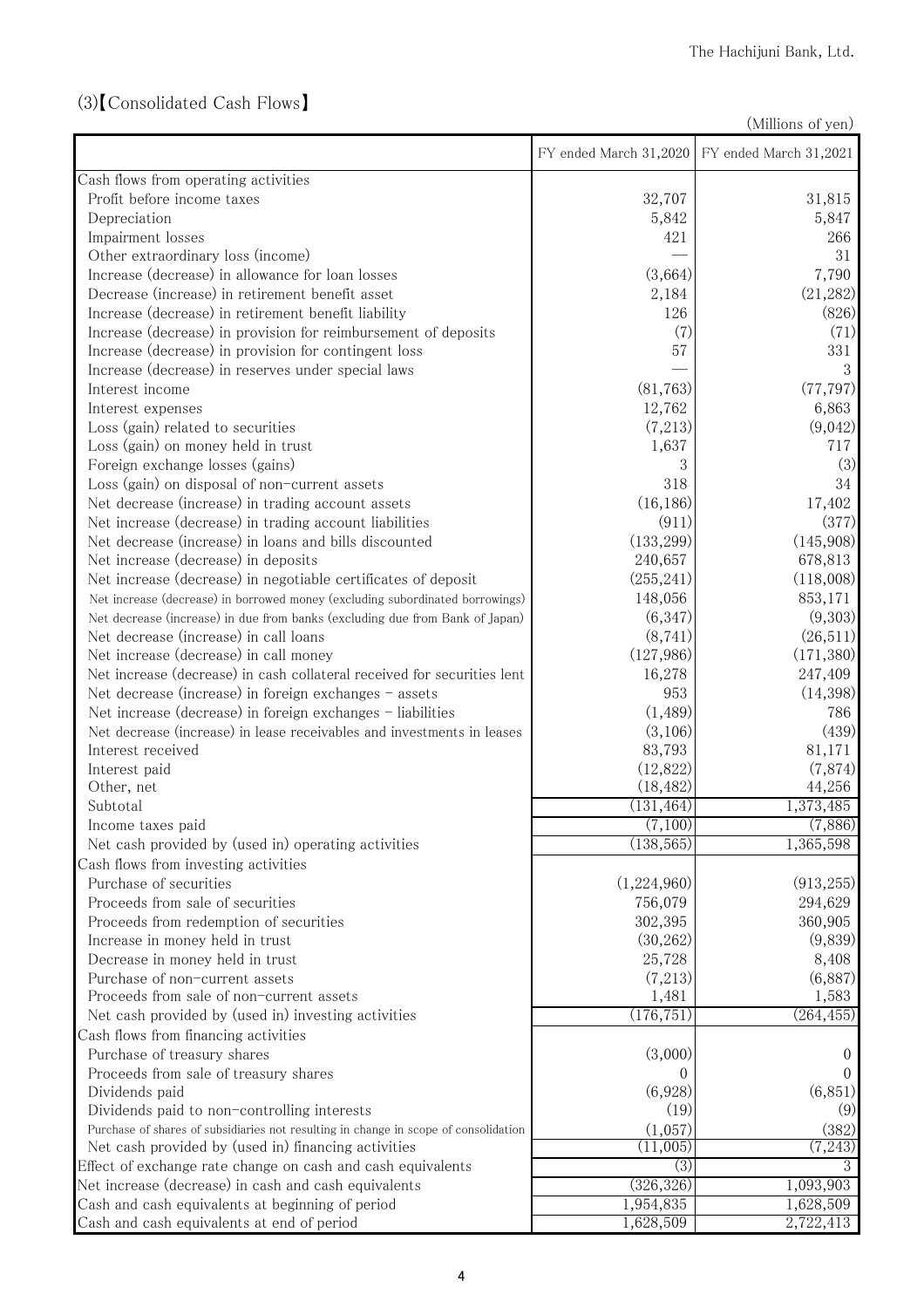## 2【NON-CONSOLIDATED FINANCIAL STATEMENTS】

(1)【Non-Consolidated Balance Sheets】

(Millions of yen)

|                                                       | As of March 31,2020 | As of March 31,2021 |
|-------------------------------------------------------|---------------------|---------------------|
| Assets                                                |                     |                     |
| Cash and due from banks                               | 1,634,873           | 2,731,771           |
| Cash                                                  | 118,821             | 116,590             |
| Due from banks                                        | 1,516,051           | 2,615,180           |
| Call loans                                            | 22,821              | 30,000              |
| Monetary claims bought                                | 78,869              | 98,202              |
| Trading account assets                                | 29,559              | 12,157              |
| Trading securities                                    | 790                 | 776                 |
| Trading account financial derivatives                 | 3,788               | 3,381               |
| Other trading account assets                          | 24,980              | 7,998               |
| Money held in trust                                   | 79,301              | 80,015              |
| Securities                                            | 2,920,426           | 3,333,897           |
| Government bonds                                      | 1,000,867           | 1,181,165           |
| Local government bonds                                | 362,245             | 352,304             |
| Corporate bonds                                       | 465,527             | 496,811             |
| Stocks                                                | 341,437             | 505,882             |
| Other securities                                      | 750,349             | 797,732             |
| Loans and bills discounted                            | 5,443,996           | 5,587,528           |
| Bills discounted                                      | 14,246              | 11,041              |
| Loans on bills                                        | 146,121             | 140,841             |
| Loans on deeds                                        | 4,569,005           | 4,787,613           |
| Overdrafts                                            | 714,621             | 648,031             |
| Foreign exchanges                                     | 20,019              | 34,417              |
| Due from foreign banks (our accounts)                 | 16,191              | 29,652              |
| Foreign bills bought                                  | 3,516               | 4,357               |
| Foreign bills receivable                              | 311                 | 408                 |
| Other assets                                          | 130,759             | 119,962             |
| Domestic exchange settlement account, debit           | 26                  | 22                  |
| Prepaid expenses                                      | 584                 | 919                 |
| Accrued income                                        | 7,396               | 7,300               |
| Margin deposits for futures transactions              | 1,326               | 1,188               |
| Variation margins of futures markets                  |                     | 589                 |
| Financial derivatives                                 | 6,435               | 13,920              |
| Cash collateral paid for financial instruments        | 14,047              | 8,386               |
| Other                                                 | 100,943             | 87,635              |
| Tangible fixed assets                                 | 26,124              | 25,528              |
| Buildings, net                                        | 10,896              | 10,792              |
| Land                                                  | 11,283              | 10,969              |
| Leased assets, net                                    | 716                 | 466                 |
| Construction in progress                              | 582                 | 360                 |
| Other tangible fixed assets                           | 2,645               | 2,939               |
| Intangible fixed assets                               | 4,819               | 4,601               |
| Software                                              | 4,219               | 4,004               |
| Leased assets                                         |                     | $\theta$            |
| Other intangible fixed assets                         | 598                 | 596                 |
| Prepaid pension costs                                 | 19,533              | 20,264              |
| Customers' liabilities for acceptances and guarantees | 33,229              | 35,424              |
| Allowance for loan losses                             | (31, 126)           | (38, 741)           |
| Total assets                                          | 10,413,208          | 12,075,029          |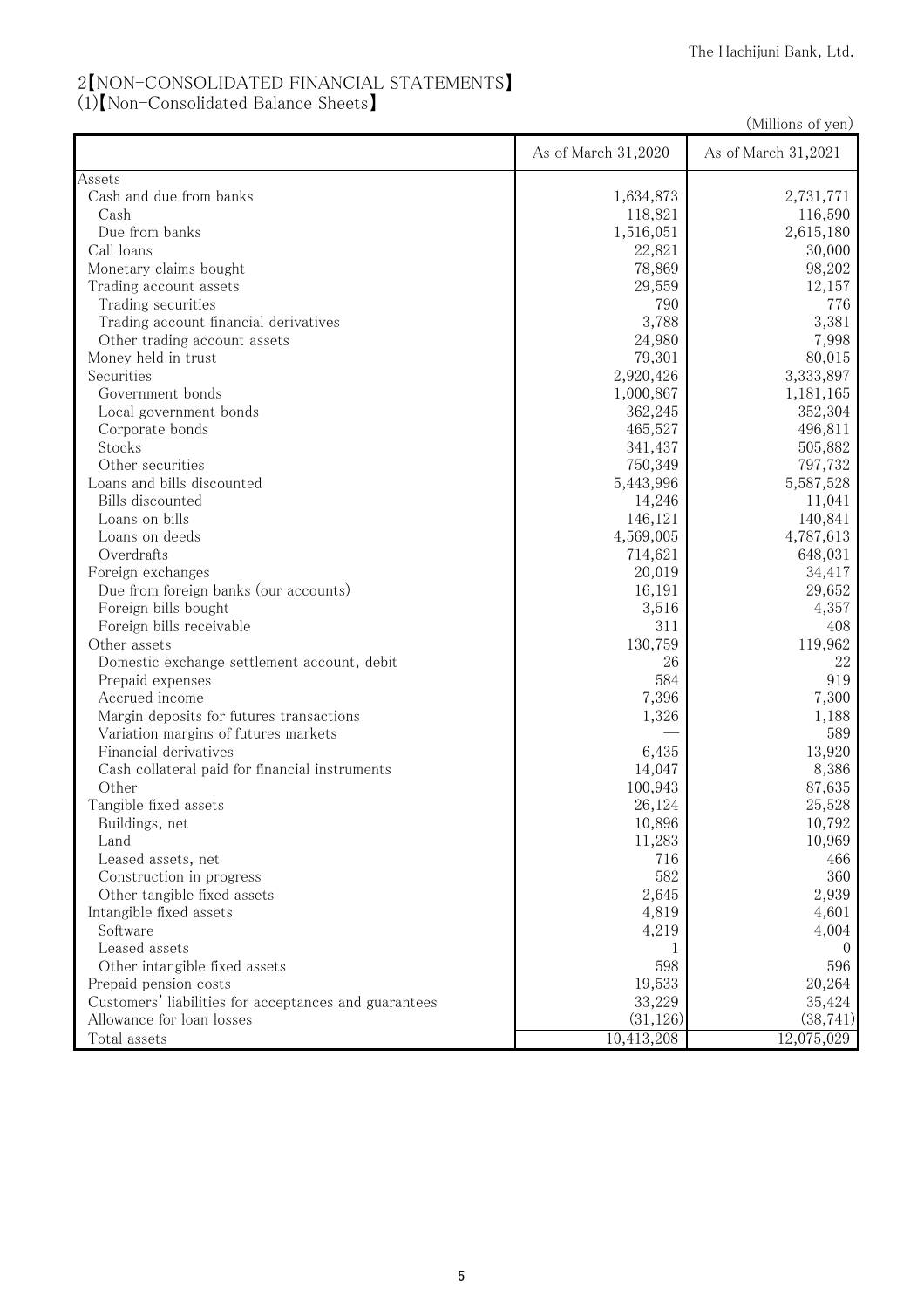| (Millions of yen) |  |
|-------------------|--|
|                   |  |

|                                                               | As of March 31,2020 | As of March 31,2021 |
|---------------------------------------------------------------|---------------------|---------------------|
| Liabilities                                                   |                     |                     |
| Deposits                                                      | 6,989,187           | 7,670,775           |
| Current deposits                                              | 314,089             | 366,756             |
| Ordinary deposits                                             | 4,071,150           | 4,660,038           |
| Savings deposits                                              | 55,136              | 57,431              |
| Deposits at notice                                            | 7,307               | 6,274               |
| Time deposits                                                 | 2,328,716           | 2,367,355           |
| Installment savings                                           | 31,888              | 31,325              |
| Other deposits                                                | 180,899             | 181,594             |
| Negotiable certificates of deposit                            | 276,724             | 160,715             |
| Call money                                                    | 845,982             | 676,745             |
| Securities sold under repurchase agreements                   | 79,770              | 77,627              |
| Cash collateral received for securities lent                  | 537,369             | 784,779             |
| Trading account liabilities                                   | 3,444               | 3,066               |
| Trading account financial derivatives                         | 3,444               | 3,066               |
| Borrowed money                                                | 778,972             | 1,632,343           |
| Borrowings from other banks                                   | 778,972             | 1,632,343           |
| Foreign exchanges                                             | 544                 | 1,330               |
| Due to foreign banks (our accounts)                           | 48                  | 43                  |
| Foreign bills sold                                            | 146                 | 199                 |
| Foreign bills payable                                         | 349                 | 1,088               |
| Other liabilities                                             | 104,586             | 73,389              |
| Domestic exchange settlement account, credit                  | 11                  | 8                   |
| Income taxes payable                                          | 1,673               | 5,472               |
| Accrued expenses                                              | 5,428               | 4,384               |
| Unearned revenue                                              | 1,841               | 1,779               |
| Reserve for interest on installment savings                   | 1                   | $\overline{0}$      |
| Variation margins of futures markets                          | 2,267               |                     |
| Financial derivatives                                         | 32,301              | 11,091              |
| Cash collateral received for financial instruments            | 406                 | 3,817               |
| Lease obligations                                             | 776                 | 507                 |
| Asset retirement obligations                                  | 182                 | 182                 |
| Other                                                         | 59,695              | 46,145              |
| Provision for retirement benefits                             | 10,199              | 10,235              |
| Provision for reimbursement of deposits                       | 894                 | 823                 |
| Provision for contingent loss                                 | 984                 | 1,316               |
| Deferred tax liabilities                                      | 59,726              | 113,631             |
| Acceptances and guarantees                                    | 33,229              | 35,424              |
| Total liabilities                                             | 9,721,616           | 11,242,205          |
| Net assets                                                    |                     |                     |
| Share capital                                                 | 52,243              | 52,243              |
| Capital surplus                                               | 32,569              | 32,563              |
| Legal capital surplus                                         | 29,609              | 29,609              |
| Other capital surplus                                         | 2,960               | 2,954               |
| Retained earnings                                             | 450,572             | 462,238             |
| Legal retained earnings                                       | 47,610              | 47,610              |
| Other retained earnings                                       | 402,962             | 414,628             |
| Reserve for tax purpose reduction entry of non-current assets | 890                 | 869                 |
| General reserve                                               | 375,600             | 388,600             |
| Retained earnings brought forward                             | 26,472              | 25,158              |
| Treasury shares                                               | (11,789)            | (11,629)            |
| Total shareholders' equity                                    | 523,596             | 535,415             |
| Valuation difference on available-for-sale securities         | 185,043             | 292,709             |
| Deferred gains or losses on hedges                            | (17, 414)           | 4,426               |
| Total valuation and translation adjustments                   | 167,629             | 297,136             |
| Share acquisition rights<br>Total net assets                  | 365<br>691,591      | 272<br>832,824      |
| Total liabilities and net assets                              | 10,413,208          | 12,075,029          |
|                                                               |                     |                     |